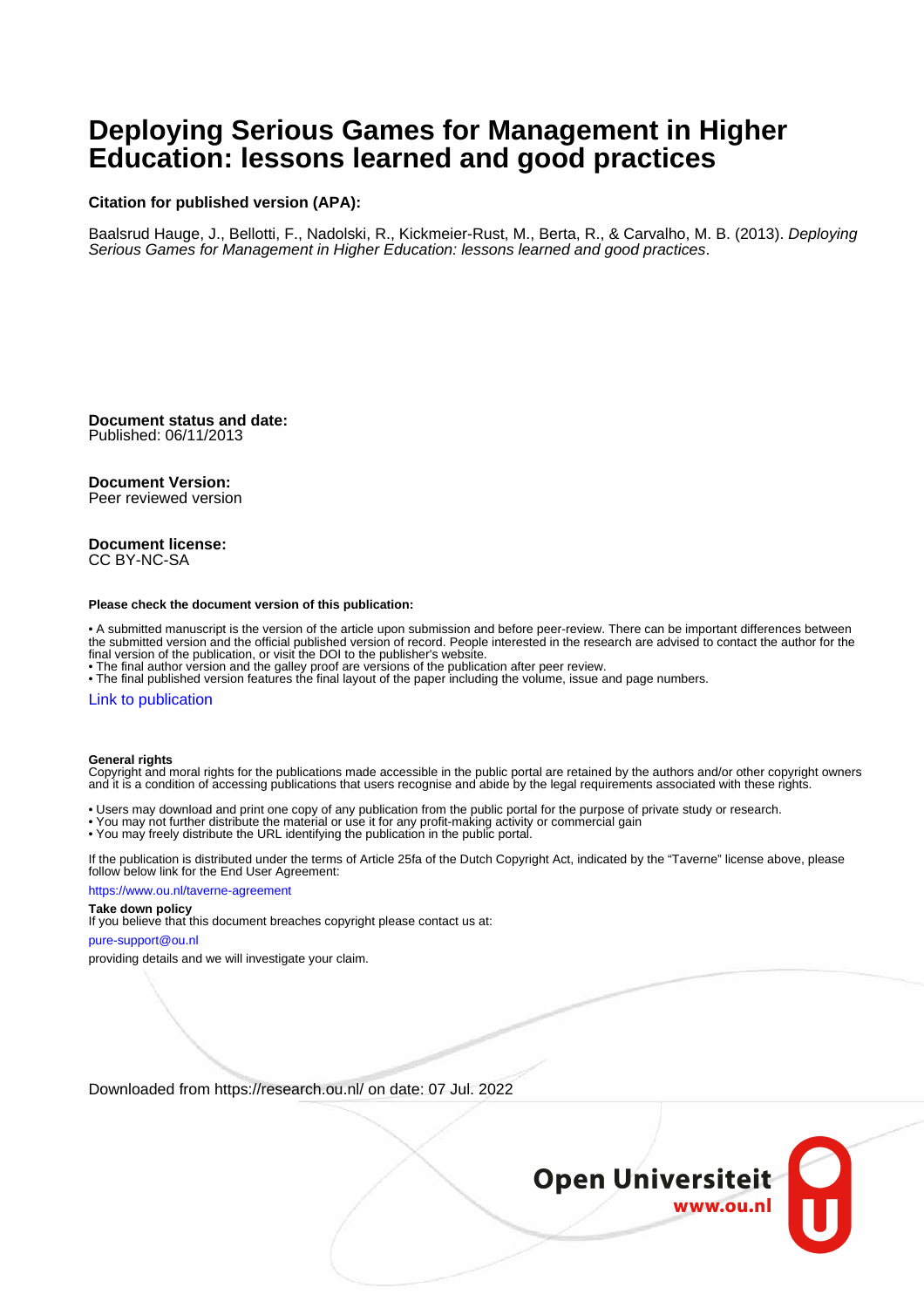# **Deploying Serious Games for Management in Higher Education: lessons learned and good practices**

Jannicke Baalsrud Hauge<sup>1</sup>, Francesco Bellotti<sup>2</sup>, Rob Nadolski<sup>3</sup>, Michael Kickmeier-Rust<sup>4</sup>, Riccardo Berta<sup>2</sup>, Maira B. Carvalho<sup>2</sup>

<sup>1</sup>Bremer Institut für Produktion und Logistik at the University of Bremen, Bremen, Germany

 $2$ Dept of Electronic and Telecommunication Engineering, University of Genoa, Genoa, Italy

<sup>3</sup>Centre for Learning Sciences and Technologies, Open University Netherlands, Netherlands

4 Knowledge Management Institute, Graz University of Technology,Graz, Austria

baa@biba.uni-bremen.de [franz@elios.unige.it;](mailto:franz@elios.unige.it) rob.nadolski@ou.nl; [michael.kickmeier-rust@tugraz.at](mailto:michael.kickmeier-rust@tugraz.at) berta@elios.unige.it Maira.Carvalho@elios.unige.it

# **Abstract**

The deployment rate of serious games (SGs) in higher education (HE) and their proper insertion in meaningful curricula isstill quite low. There is a lack of papers in literature describing deployment of SGs for HE in detail, critically showing educational benefits, and providing guidelines and best practices on their use. With the present work, we intend to make a first step in this direction, by reporting our experience in using state of the art managerial SGs in MSc Engineering/business courses in four different European universities. In order to describe and analyse the educational characteristics and effectiveness of each game, we propose to use two models that we have straightforwardly extracted from two major pedagogical paradigms: the Bloom's revised cognitive learning goals taxonomy and the Kolb's experiential learning cycle. Based on our experience in developing the SG-based courses, we also propose a set of lessons and practices that we believe could be of interest to incentivize and better support deployment of SGs in HE courses.

# **1. Introduction**

While there is a certain consensus about the educational potential of Serious Games (SGs) (Bellotti et al., 2010; Greitzer et al., 2007; De Gloria et al, 2012) in higher education (HE), the deployment rate of SG in HE and their proper insertion in meaningful curricula are still quite low. This is generally attributed to an undefinedteacher's reluctance towards the use of games. However, there is also a lack of papers in literature describing deployment of SGs for HE in detail, critically showing their educational benefits and providing guidelines and practices on their use, in comparison with other educational tools/techniques.

With the present paper, we intend to make a first step in the direction of better characterization of the effectiveness and the use of SGs in HE, by reporting our experience in using managerial SGs at different European universities, namely: Genoa (Italy), Bremen (Germany), Nottingham (UK) and Open University of The Netherlands. In particular we describe the deployment of three games, selected because of their quality and ability to cover the course's managerial topics, that are being used in MSc courses in different engineering areas (civil, electronic and industrial). In order to describe and analyse the educational characteristics and effectiveness of each game, we propose the use of models that we have straightforwardly extracted from the major pedagogical paradigms.

Several pedagogical theories and learning models have been employed to inspire SG design and to assess validity of SGs. Among the knowledge models we highlight the Nonaka SECI model (Nonaka et al., 2000; Nonaka, 1994) is mentioned as a theoretical basis for the use of SG-based workshops, at least in the fields of business, management and manufacturing (Anghern and Maxwell, 2009), and Kirkpatrick's "The Four Levels of Learning Evaluation", which is a popular learning impact assessment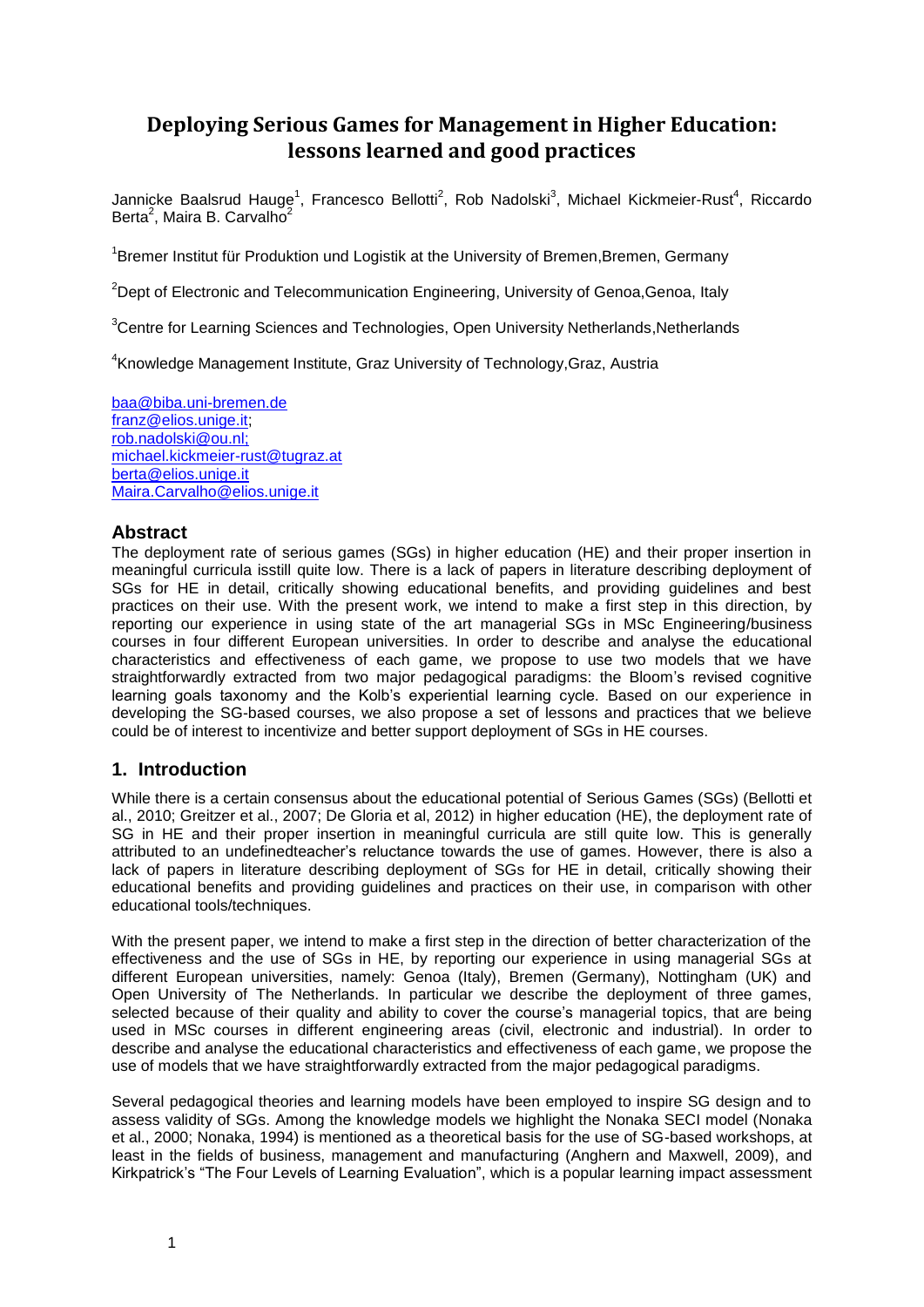model, involving the following levels: reaction, learning, behaviour, results (Kirkpatrick, 1998). A fifth level of evaluation has been added in new versions of the model by (Phillips, 2007) and by (Watkins et al., 1998), considering also return on investment and impact on clients and society, respectively.

In our work we have focused in particular on describing SGs through two models that we consider complementary, simple and particularly useful to analyse SGs: the Revised Bloom Taxonomy, which is the most popular cognitive approach to SG evaluation (Luccini et al., 2012) (Table 1); and the Kolb's Experiential Learning model (Figure 1), which systemizes the work rooted on Piaget's cognitive developmental genetic epistemology (Piaget, 1929), on Dewey's philosophical pragmatism (Dewey, 1933), and on Lewin's social psychology, putting the experience at the centre of the learning process.

| <b>Cognitive competences</b><br>in the Bloom taxonomy<br>(Bloom, 1956) | Learning goals in the<br><b>Revised Bloom taxonomy</b><br>(Anderson and Krathwhol,<br>2001) |
|------------------------------------------------------------------------|---------------------------------------------------------------------------------------------|
| Knowledge                                                              | Remembering                                                                                 |
| Comprehension                                                          | Understanding                                                                               |
| Application                                                            | Applying                                                                                    |
| Analysis                                                               | Analysing                                                                                   |
| Synthesis                                                              | Evaluating                                                                                  |
| Evaluation                                                             | Creating                                                                                    |



**Table 1:** Original and revised Bloom taxonomies **Figure 1:** Kolb's learning cycle

# **2. Case studies**

This section describes three case studies of serious games that the authors deployed in higher education contexts in four countries, namely The Netherlands, Italy, UK and Germany.

# **2.1 Estuarine systems: the Scheldt**

The Scheldt is a web-based, role-playing, single-user game developed via the EMERGO methodology and toolkit (Nadolski et al. 2008). EMERGO-games are developed in such a way that the user-interface can be easily replaced without changing game-structure or game-content. Content resources are also separated from the game-structure. This enables easy maintenance and supports sustainability. The learning objective is to analyze, understand and explain the problem of the soilwater systems in the Scheldt (see Figure 2). This concerns a natural science approach towards the threats to our society, and complex spatial and temporal interactions between soil and water.



**Figure 2a):** Googlemaps -tool within the game **b):** Consulting resources while playing

During gameplay, the student takes the role of a junior researcher-trainee at a virtual company. He receives tasks and feedback from a senior researcher (embedded NPC) during the analysis of increasingly more complex problems and must propose/find workable solutions. He may use webbased tools / GIS sites, multi-various data and models to work towards his solution. This occurs by watching the phenomena and visually inspecting the area (e.g., video, satellite images, GIS sites) in order to solve the question on "Why is land reclamation or loss necessary from a scientific point of view?"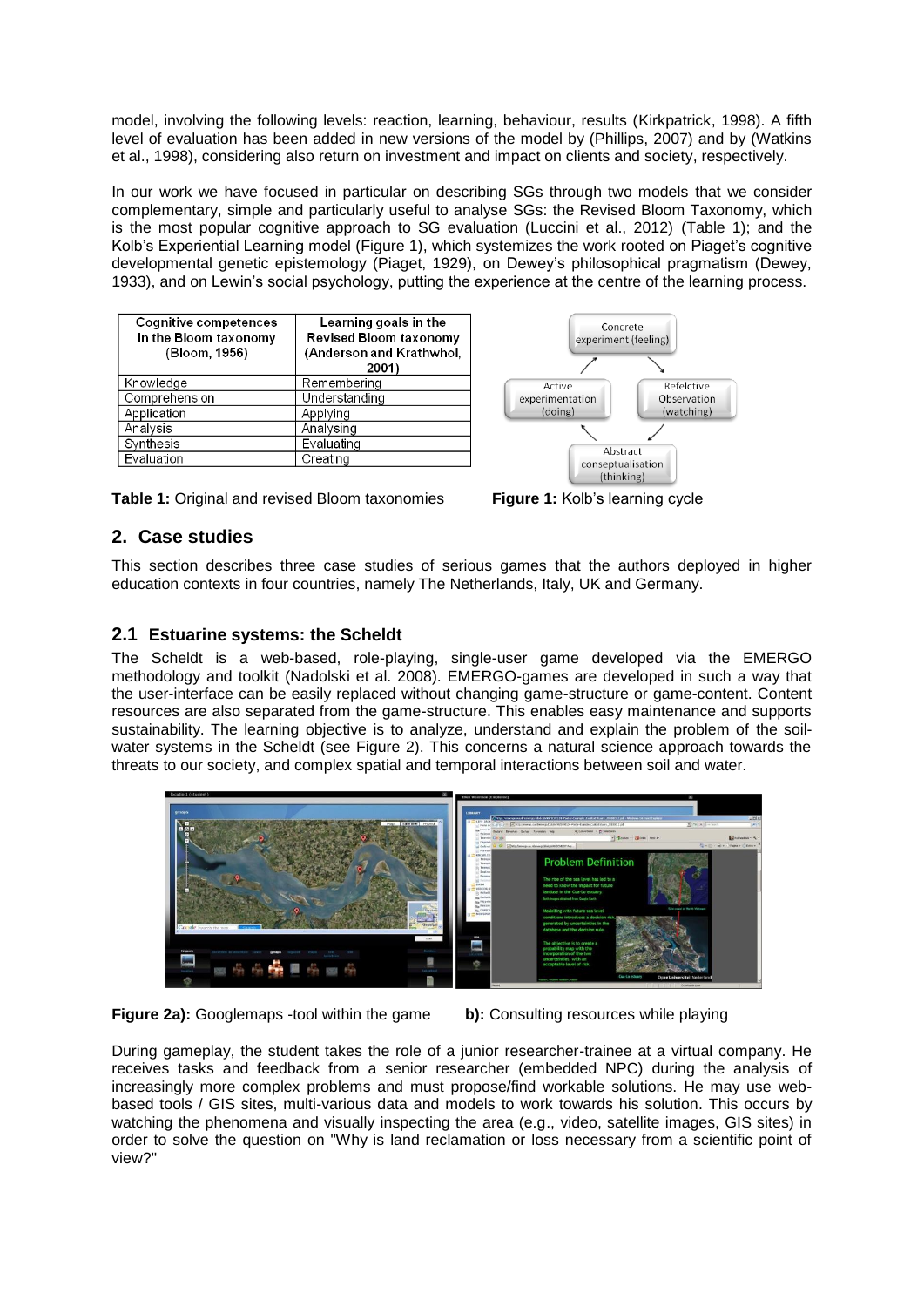Tasks and feedback are given via company-mail, or via video. Feedback can consist of completed examples and discussion. Students need to compare their own solution these; such as such tasks don't have unequivocal solutions. Then, based on an examples, a consecutive task will be given. In other tasks, feedback is given in a very natural way (for example, reactions from NPC's when consulted during task execution).

The Scheldt (0,7 ECTS) has been embedded in a distance learning course on soil and water (4.3 ECTS) since 2010 at the Open University Netherlands (OUNL). There has been no needed revision of the game. *The Scheldt* is meant for independent self-study, so there are hardly any restrictions concerning the number of enrolled students. However, normally 30-50 students are enrolled every year. The central theme for the game case is "a field study focused on research and exploration of the Scheldt estuary towards relevance for naturalness, accessibility and security." This case concerns a step-wise approach towards the solution of the question "Why is land reclamation or loss necessary from a scientific point of view?" The case is highly realistic and centres on authentic tasks.

## **Support for Bloom's cognitive learning goals**

Analyzing the EMERGO game, we can see that it supports several learning goals, as reported in the following table.

| Learning goal | Modality/mechanics                                                                                                                                                                                                          |
|---------------|-----------------------------------------------------------------------------------------------------------------------------------------------------------------------------------------------------------------------------|
| Remembering   | Not explicitly addressed, but is expected during mastery of higher level learning goals.                                                                                                                                    |
| Understanding | Understanding of the processes associated with the interaction between groundwater and surface<br>water and between soil and water                                                                                          |
| Applying      | To intervene and to propose appropriate measures for the Scheldt estuary towards relevance for<br>naturalness, accessibility and security.                                                                                  |
| Analysing     | The main goal of the game is that students learn to analyze, understand and explain the problem of<br>the soil-water systems in the Scheldt. Analysis subsumes all underlying levels (i.e., remember,<br>understand, apply) |
| Evaluating    | Students need to evaluate and contrast their own solutions with completedexamples, need to<br>evaluate their approach towards solving problems, and need to evaluate their learning (i.e., learning<br>to learn).           |
| Creating      | Although the problem space is set by the game there is ample room for students to propose<br>alternative solutions considering new, creative points of view.                                                                |

**Table 2:** Bloom's cognitive learning goals covered by the Scheldt

### **Support for Kolb's learning stages**

Although Kolb was not explicitly used in the design phase of the game, EMERGO targets thinking and doing, which leads to concrete outcomes and as such conforms to the Kolb cycle.

|  |  | Table 3: Kolb's learning cycle the Scheldt |
|--|--|--------------------------------------------|
|--|--|--------------------------------------------|

| Learning stage                                | <b>Modality/mechanics</b>                                                                                                                                                                                                                                                                                                                      |
|-----------------------------------------------|------------------------------------------------------------------------------------------------------------------------------------------------------------------------------------------------------------------------------------------------------------------------------------------------------------------------------------------------|
| Concrete experience (feeling)                 | The student systematically analyzes concrete problems using different tools. The student has the<br>role of a junior researcher-trainee at a virtual company and receives tasks and feedback from a<br>senior researcher (embedded NPC) during the analysis of increasingly more complex problems<br>and proposing/finding workable solutions. |
| Reflective observation (watching)             | As the game play succeeds, the students can observe how their own processes evolve. Based<br>upon this information as well as the indicators delivered by the game, they can observe how they<br>are getting along meeting the overall target of the collaboration as well as that of their own<br>strategy                                    |
| Abstract<br>conceptualization  <br>(thinking) | An NPC provides feedback either via email or videos, and thereby supports conceptualization of<br>new knowledge. Feedback is given via company-mail, or via video, and may consist of worked<br>out examples as well.                                                                                                                          |
| Active experimentation (doing)                | Based upon the outcome of the previous phase, the player may change the scenario according to<br>the analysis and observation carried out so far.                                                                                                                                                                                              |

### **Support for soft skills**

As anticipated, the game supports several soft-skills aspects such as problem solving, strategic thinking, meta-learning.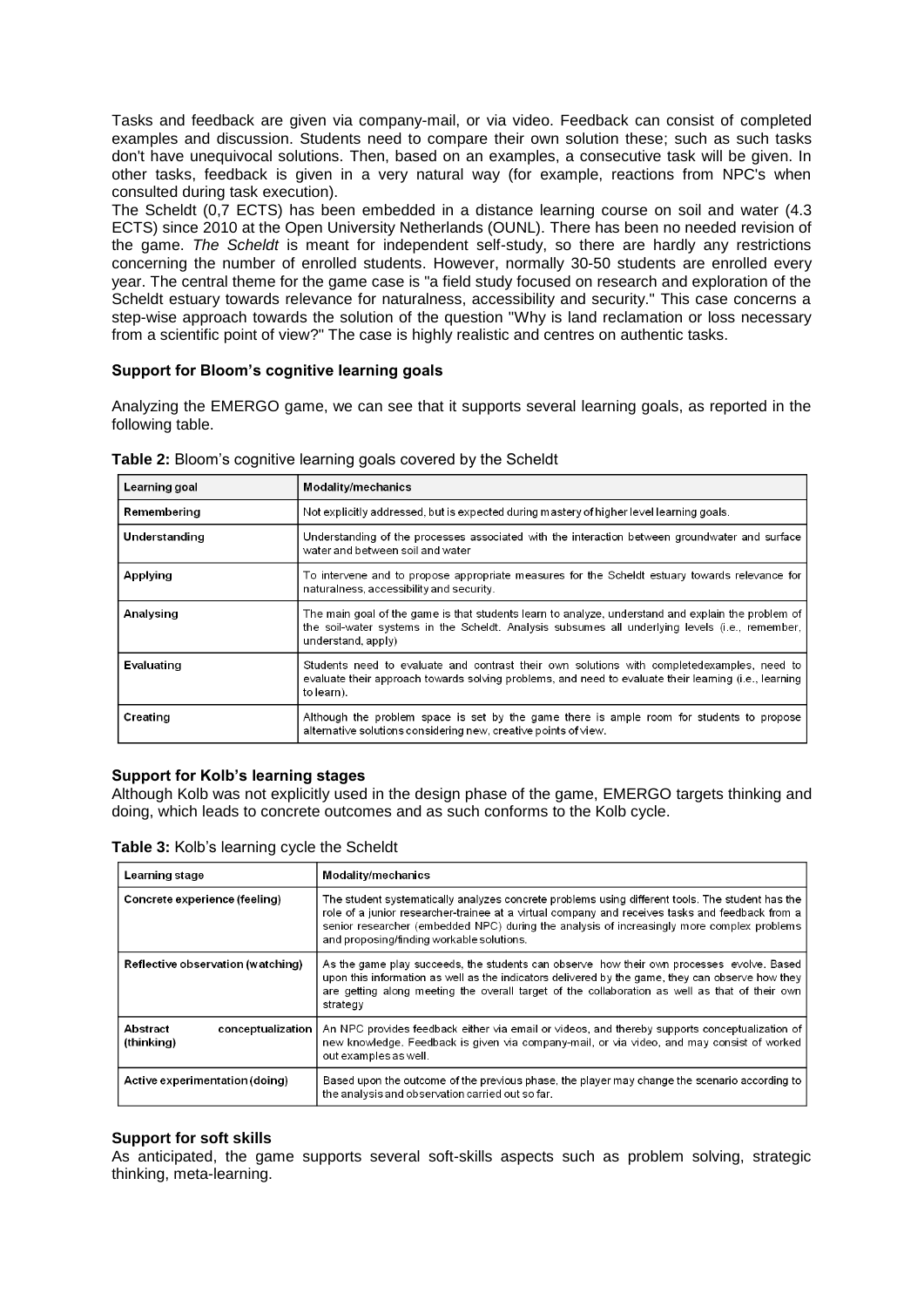## **2.2 Any Business: a highly configurable online multiplayer business simulation**

*GoVenture Any Business* (http://goventureanybusiness.com) is an instructor-customizable business simulation platform that can be used to simulate virtually any type of business, within any industry and any market. It is playable both individually and in teams. The game objective is to successfully manage a business while competing with other companies, managed by other players or by the computer. The Simulation Manager (usually an instructor) has a lot of freedom to configure the simulation, creating scenarios that can range from very simple to very complex/difficult, The Simulation Manager is also able to model specific events or situations to target specific learning goals.

The gameplay consists of making business decisions, which means setting several parameters – price, product features, marketing, human resources, business ethics, among others – before the deadline of each period of the simulation. After the deadline, the simulation advances to the next period and the game presents the results of the previous decisions in terms of sales and profits. A performance score is provided as a weighted sum of different dimensions, and the instructor receives a detailed report with all the activities performed by the students. Every simulation is different (e.g., economic and market conditions), which makes performance not perfectly comparable, but allows for more engaging challenges. Teams compete against each other in the same settings, as in a strategy game, and computer-driven competitors are also generated, creating a good model of the market.



**Figure 3:** The strategy journal, where the player can set and review his strategy's parameters (a), and the Performance report (b)

*GoVenture Any Business* is one of the serious games being used in the second edition of the course on "Entrepreneurship through Serious Games" (eSG) at the University of Genoa, Italy, for the Electronic Engineering M.Sc. degree. The course - which is presently in progress - aims to stimulate entrepreneurship in university students, especially future information technology engineers with little previous academic instruction in economics.

The 3 ECTS course includes a series of lectures/workshops that introduce the theoretical foundations of entrepreneurship, discuss case studies and present the main features of the serious games that are used in the course. The games are played in teams as part of each week assignments, and in addition students are required to fill in questionnaires about the game and the concepts presented in the lectures. By the end of the course, students will have played a total of seven different simulations in *GoVenture Any Business*. The students' actual performance in the games is considered for the final course grade.

### **Support for Bloom's cognitive learning goals**

Any Business shows a good capability for covering all the levels of the Bloom's taxonomy (Table 4).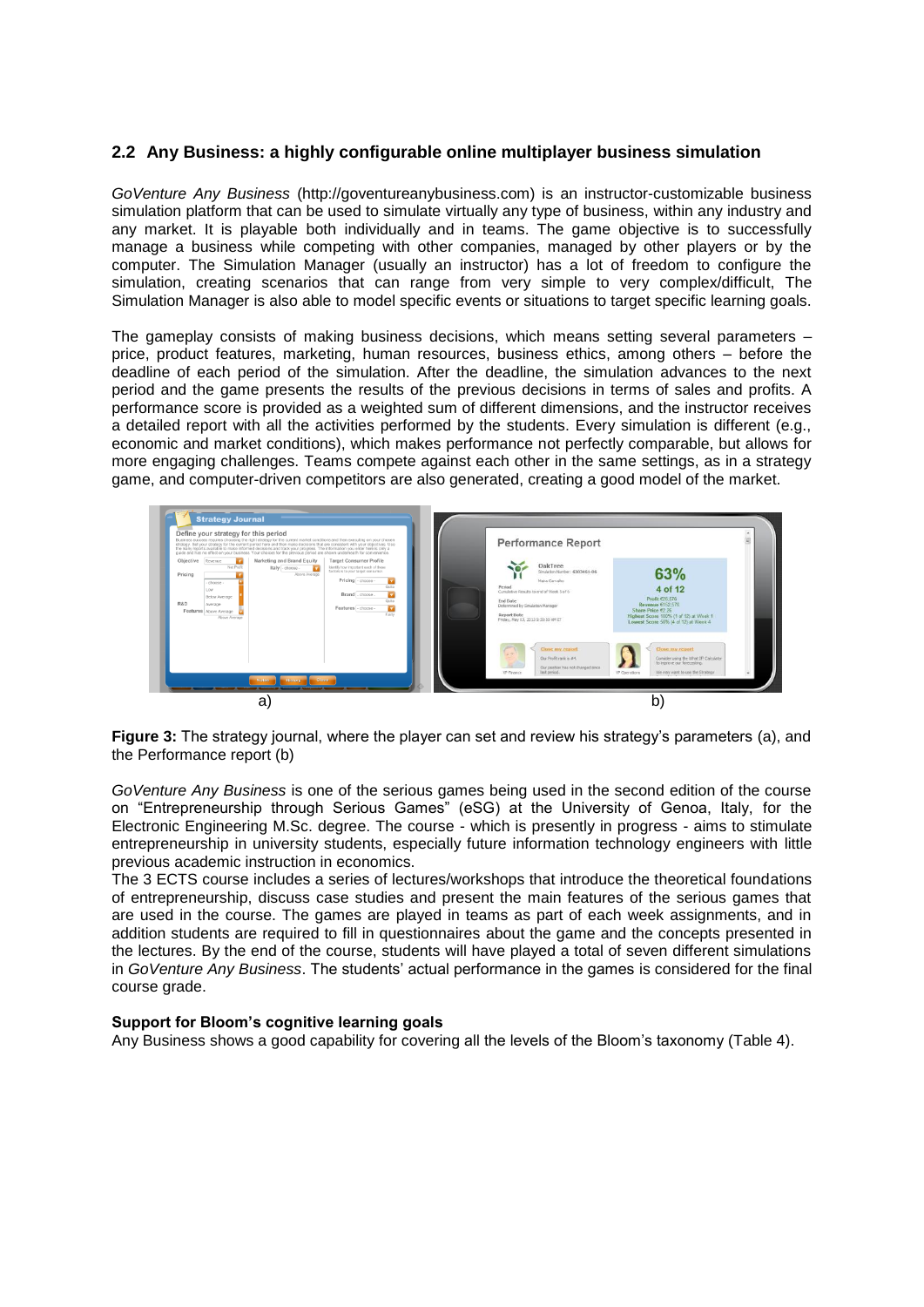| Learning goal  | <b>Modality/mechanics</b>                                                                                                                                                                                                                                                                                                                                                                                                                                                       |
|----------------|---------------------------------------------------------------------------------------------------------------------------------------------------------------------------------------------------------------------------------------------------------------------------------------------------------------------------------------------------------------------------------------------------------------------------------------------------------------------------------|
| Remembering    | The game does not place special emphasis in remembering, as there is contextual help available in the simulation<br>at any time, where the player can revise the main concepts whenever needed. However, practice helps<br>remembering.                                                                                                                                                                                                                                         |
| Und erstanding | The game requires the player to understand business concepts, which are important when reading the reports<br>(e.g., company performance reports, market surveys, etc.) available inside the game to make their own successful<br>decisions for the next period.                                                                                                                                                                                                                |
| Applying       | Closely related to understanding the business concepts, the player is also required to apply the concepts when<br>making decisions inside the simulation.                                                                                                                                                                                                                                                                                                                       |
| Analysing      | The concepts of entrepreneurship are used to support the analysis of the results and the data (reports), so that the<br>player is able to make informed decisions in the business, taking into account also the competitors' behavior.                                                                                                                                                                                                                                          |
| Evaluating     | The evaluating learning goal can also be explored by the game, as there is a space for the player to write a<br>decision journal, explaining their business decisions and making also medium-long-term planning (business plan,<br>that can be checked and updated at any simulation period).                                                                                                                                                                                   |
| Creating       | The game, if played in the way intended by the game designers, does not support the creation of new content, as<br>all the decisions must be made within the parameters specified by the simulation manager. However, the<br>possibility of giving students (beside instructors) the possibility of setting up their own simulations (defining<br>markets, industries, etc.) exists, in which case the learning goal of creating original content could be targeted as<br>well. |

## **Table 4:** Bloom's cognitive learning goals covered by Any Business

### **Support for Kolb's learning stages**

The authors do not know whether the game was designed on accordance with Kolb's cycle. However, it is quite well supported, as shown in the following table

| Learning stage                              | Modality/mechanics                                                                                                                                                                                                                                                                                                                                                                                                                                                                          |
|---------------------------------------------|---------------------------------------------------------------------------------------------------------------------------------------------------------------------------------------------------------------------------------------------------------------------------------------------------------------------------------------------------------------------------------------------------------------------------------------------------------------------------------------------|
| Concrete<br>experience<br>(feeling)         | In Any Business, the cyclical nature of the game play can be directly mapped to the sequential steps as<br>described by Kolb. Especially in the first period of a simulation, the player needs to set a series of<br>parameters based mostly in his "feeling" of how the decisions will affect the simulation. Even if he does<br>know the business concepts, there is the need to experiment with the many settings in the simulation,<br>which gives a "concrete" experience in the game. |
| Reflective<br>observation<br>(watching)     | As the simulation advances, the player observes the results of the decisions and is able to compare his<br>own performance with the performance of the other companies.                                                                                                                                                                                                                                                                                                                     |
| Abstract<br>conceptualization<br>(thinking) | By analysing the several reports provided by the simulation, the player may formulate a mental model of<br>how his decisions affected the results.                                                                                                                                                                                                                                                                                                                                          |
| Active experimentation<br>(doing)           | Finally, using the concepts that were generated by the observation of the results, the player is able to<br>apply the concepts in setting his company's parameters for the next period of the simulation.                                                                                                                                                                                                                                                                                   |

**Table 5:** Kolb's learning cycle Any Business

### **Support for soft skills**

The game supports mainly strategic thinking and decision making. In cases where the game is played in teams, it also supports interpersonal relations, as the decisions made must first be negotiated among all team members, who may also specialize and consider different aspects of company management (e.g., human resources, finance, etc.).

## **2.3 Seconds: a role playing game to improve decision making skills**

The game *Seconds*, developed at the University of Bremen, is used to train students in decision making on supply chains (SC) and in distributed production environment. It is a facilitated multi-player, role-based, online game. The game creates a safe learning environment in which the students can apply different approaches for improving the flexibility and efficiency of manufacturing and analyse the impact on the SC. It is configurable, and the level depends on the knowledge level of the player (preconfigured). The goal is adaptable (depending on course setting), but is mostly used to produce a specific product in cooperation, while, taking all costs and expenditures into account. A simplified accounting system is implemented, i.e. the game delivers several performance indicators that are used for the analysis and calculation. The gaming scenario evolves as the players play the game. Depending on production volume and time, the player can gain experience and skills needed for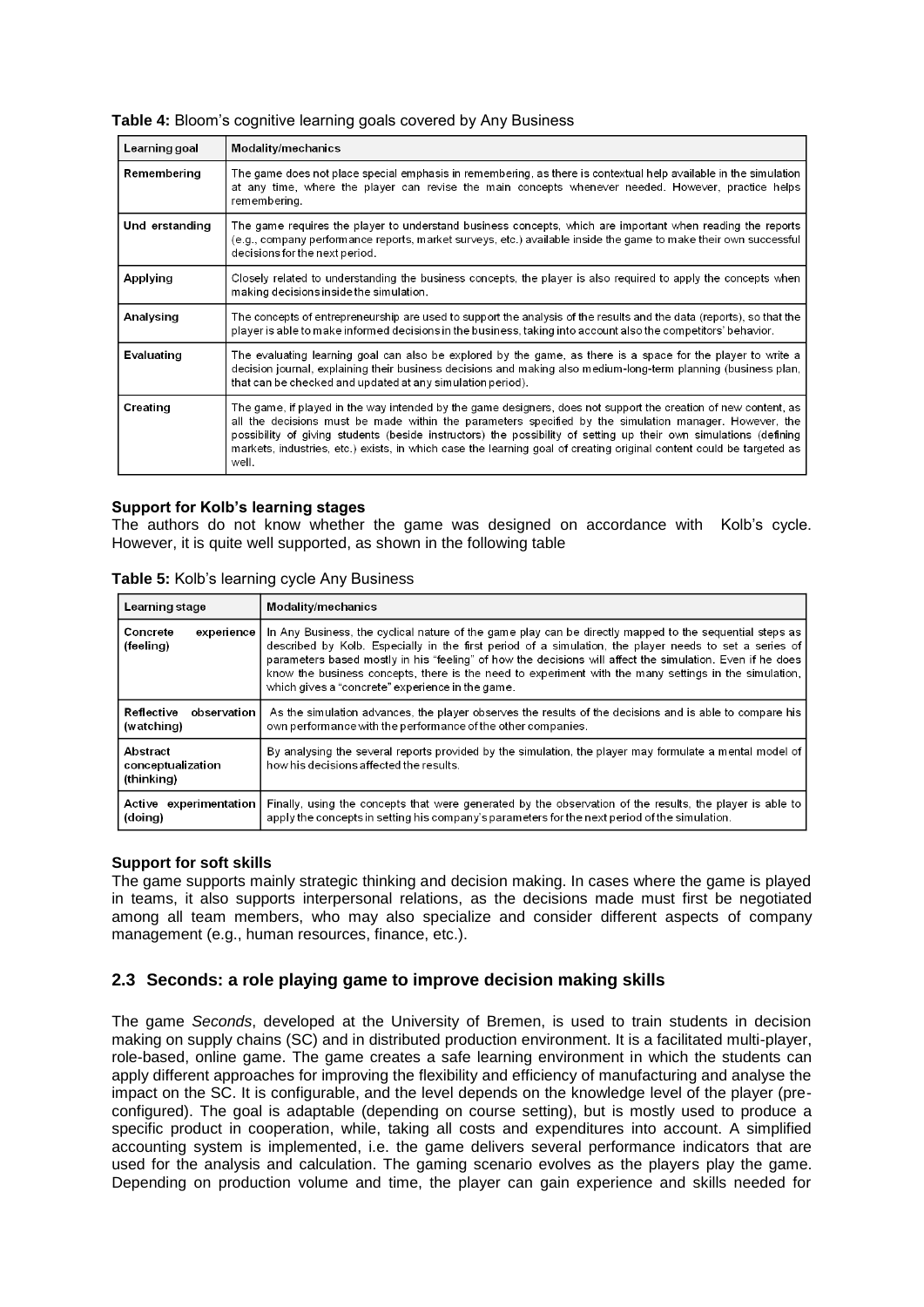producing higher quality. Target users are master students from industrial, production and system engineering and MSc logistics and operational management.



**Figure 4:** GUI shows the input needed for producing robots, as well as all processes at the site in Bremen, dept. of production

The game is used at the **University of Bremen** as part of a 3 ECTS lab course on "Decision making in distributed production environment", which uses a blended learning concept. This part is comprised of 6 units- one for introduction to the basics of SCM and a tutorial on the gaming environment and five for playing. Methods for strategic decision making are successively introduced into the course. Each session lasts 5 hours. On average, the play time is 3-3,5 hours for each session and at least 30-45' for debriefing and reflection.

For two years, *Seconds* has also been used at the **University of Nottingham**. There, it is used as a supplement to a post graduate course on Supply Chain management. Therefore, there is no introduction to strategic decision making in supply chain or in the basics of SCM, since this is knowledge already known to the students, i.e. the students come solely to play the game. So far, the students had have played twice. The sessions have taken around 2,5 hours with an additional 30 minutes for debriefing. In this case, the students received predefined scenarios with all company processes already implemented; i.e. the degree of freedom for taking decision on production sites etc. was lower than in the German case

### **Support for Bloom's cognitive learning goals**

Actually, in the design phase of Seconds, Blooms taxonomy was hardly considered. Consequently only the higher levels are supported. This is typical for this type of game; it emphasizes on the two highest levels of evaluating and creating.

| Learning goal | Modality/mechanics                                                                                                     |
|---------------|------------------------------------------------------------------------------------------------------------------------|
| Remembering   | The simulation model in <i>Seconds</i> hardly supports remembering. It is actually expected that the students have the |
|               | knowledge beforehand, in order to focus more on the application of the knowledge. The player needs to recall this      |
|               | pre-requisite knowledge without any support from the game, except to some extent information gathering, since          |
|               | the different GUI helps the players find the right information source.                                                 |
| Understanding | Understanding is only partially supported by Seconds. The system delivers the information. It supports the player      |
|               | to understand the decision process as well as to understand how the supply chain and the production plan work.         |
|               | However, it must be stated that this process is only partly supported by the system. Far more important is the         |
|               | role of the facilitation process in the debriefing phases. This phase is outside the game, but essential for the       |
|               | success of the game play and for reaching the learning goals.                                                          |
| Applying      | Seconds is designed to support the users in applying their strategic SCM and to make their decisions                   |
|               | accordingly. The players can apply strategic decision making methods, change the operational processes or              |
|               | modify the scenario                                                                                                    |
| Analysing     | With the information delivered by the system the player is able to analyse and compare his results to the played       |
|               | strategy and whether they are compliant to SCM theories. He can compare the result with others and identify            |
|               | risks and opportunities.                                                                                               |
| Evaluating    | The game delivers enough information to evaluate the learning outcome, but this is normally actually carried out       |
|               | in the debriefing session as well as in the analysis carried out by the students after each class.                     |
| Creating      | The game supports creation of new content, because it helps the player to identify specific structures and pattern.    |
|               | It encourages the players to combine different information and to construct new knowledge based on these               |
|               | experiences. This is possible due to a high degree of freedom in the gaming environment and few boundaries.            |

**Table 6:** Bloom's cognitive learning goals covered by Seconds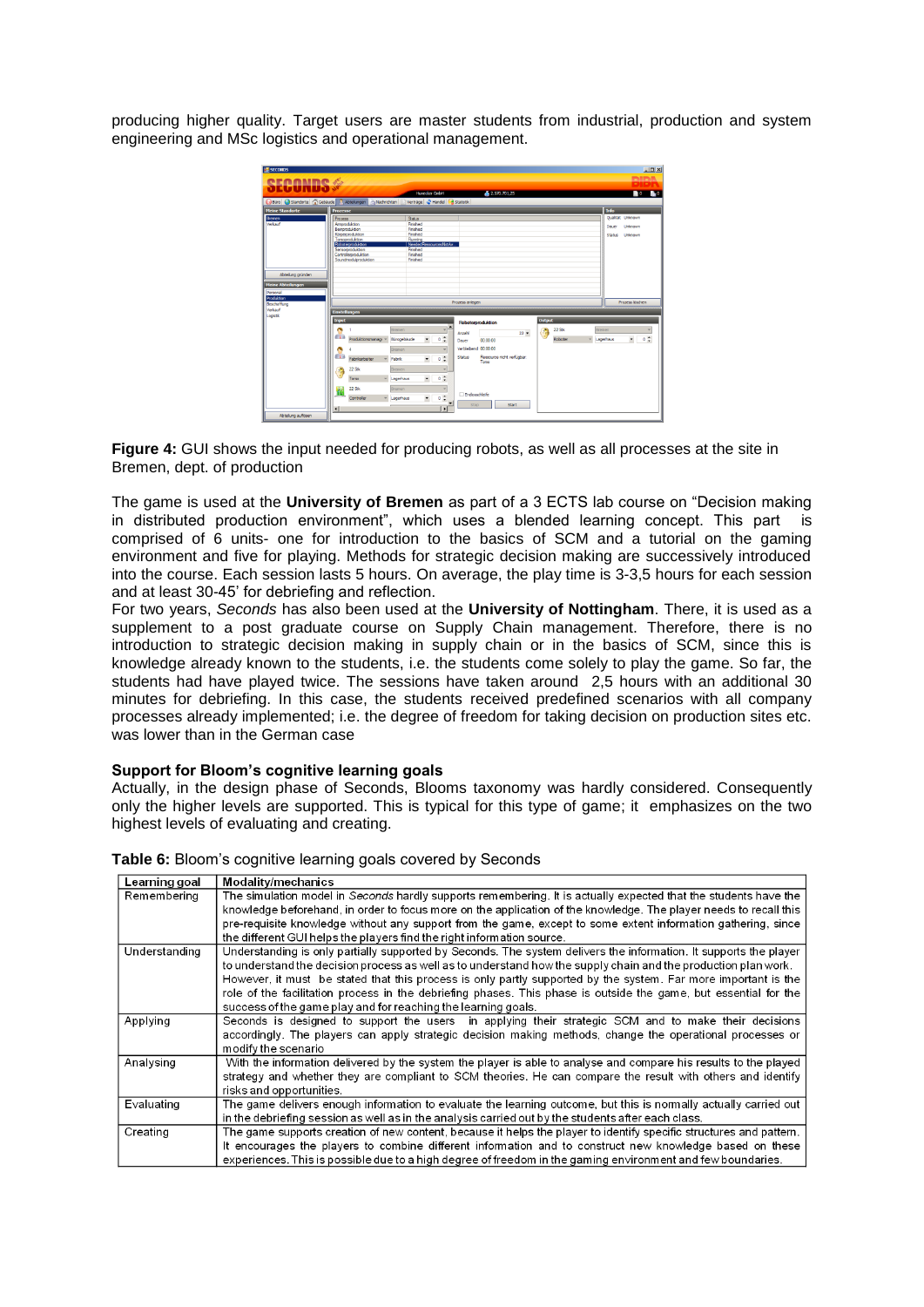#### **Support for Kolb's learning cycle**

The use of Seconds uses an extension of Kolb's learning cycle: it uses the BIG (beyond the information given) defined by Perkins (1991, p. 20) BIG constructivism. Following the BIG approach, a facilitator directly introduces the concepts, provides examples to the students with concrete experience in activities that challenge them to apply, generalise and refine their initial understanding in multiple activities. This approach presents information to the learners but stresses the need to go beyond the information given.

| Learning stage            | <b>Modality/mechanics</b>                                                                                              |
|---------------------------|------------------------------------------------------------------------------------------------------------------------|
| experience<br>Concrete    | The concept for Seconds foresees the use of BIG constructivism, so the students receive a starting scenario and a      |
| (feeling)                 | role for which they must choose a strategy to follow throughout the game play. At the beginning, the students do not   |
|                           | have enough information to make their decisions based upon what is happening in the game, but rather of what           |
|                           | they think may happen. For every time the students change the strategy (normally after the debriefing phase), they     |
|                           | will again make their feeling-based decision based, but as the game proceeds, these are more and more related to       |
|                           | what has happened in the game in the past, so that only radical changes are still made purely on the students          |
|                           | perception.                                                                                                            |
| Reflective<br>observation | As the game play succeed, the student can observe both how their own processes evolves depending on his/her            |
| (watching)                | own decisions but also how the decisions affect the collaboration with the other players. Based upon this              |
|                           | information as well as the indicators delivered by the game; he can observe how close the overall target of the        |
|                           | collaboration is being met, as well as that of his own strategy.                                                       |
| Abstract                  | In Seconds this is supported in two ways- during game play, the student can draw his conclusion based on how his       |
| conceptualization         | indicators (financial, stock level, use of material, material flow etc.) emerge. The players are encouraged to use the |
| (thinking)                | left hand elicitation method during the game for this process in combination with the introduced methods for           |
|                           | strategic decision making; however, this is a challenge for several students, so that they often do only apply the     |
|                           | methods.                                                                                                               |
|                           | This process is strongly supported in the common debriefing session and by the facilitation of the game.               |
| Active<br>experimentation | Based upon the outcome of the previous phase, the player changes the scenario according to the analysis and            |
| (doing)                   | observation carried out so far.                                                                                        |

# **3. Lessons learned and good practices**

Quantitative results from the deployment of the games are not yet available from each game. However, the experience gained from the field allows us to make some considerations that we believe could be useful for educators.

In general, in order to guarantee successful deployment it is important to carefully align gaming goals with course goals and course assessment (i.e., constructive alignment). Deploying a new game is a complex and time-consuming activity that ideally requires the development of an ad-hoc deployment plan, specifying goals (educational and in-game) and context of use. Also student feedback should be carefully considered, in order to tune the game in terms of contents, difficulty levels, pace, etc. Finetuning the parameters for the games and deciding how much playing will be employed in a course can be a challenge. It is difficult to organize a sequence of game matches/sessions that continuously engage the students, while representing a proper educational path usable during a whole course, or part of it. Also, the number and duration of the sessions is relevant to the manner of interaction between students, especially regarding collaboration. For example, in the game Seconds, it was observed that the students' willingness to make compromises/trade-offs and to make strategic collaborations is higher, on average, in the groups having five sessions than those having two (thus showing a collaboration learning effect).

For competitive games, the teacher should thus support the weaker teams, in order to enhance the overall competitiveness, whereas for a collaborative game setting, it is more important that the game environment is able to support different competence levels within the same gaming scenario. In facilitated games, the facilitator's role is essential.

Documentation should be easily accessible online, in particular during the game and also the game developer support should be available, at least in the phases of course design and early deployment.

While the term SG is appealing, in particular for students, state of the art SGs have generally limited entertainment features, especially if compared with the best selling videogames. Tools like AnyBusiness are frequently referred to as a business simulations, without specific serious games mechanics (i.e., able to join fun and instruction). However, inter-team competition even through the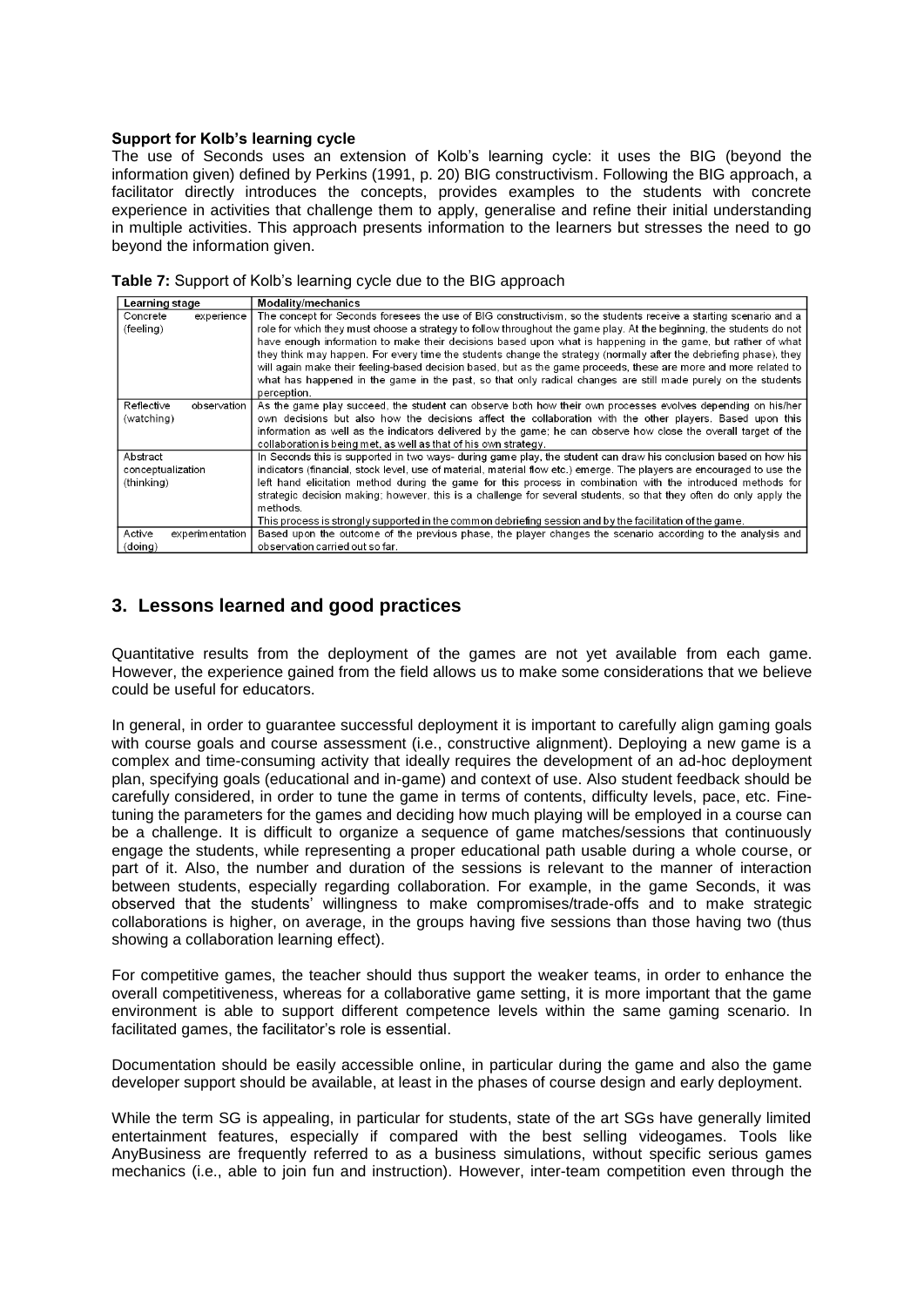simple mechanics of score and other performance indicatos (e.g., cashflow, profit and loss, etc.) are an excellent motivator.

SGs for complex scenarios should typically be used in blended learning settings, with briefing and debriefing sessions in order to complement and reflect on the experience, possibly also with questionnaires. Games designed to be facilitated should not be played in single mode or without facilitator, since intra-team relationships are very useful and the overview of an expert is very important both for the contents and for the game procedures themselves.

In addition to the time factor of each game session, another critical factor concerns the instructions given to the students before and during the game (both concerning the contents and the game itself). It is possible to allow the students to freely manage their roles. However – this is a common rule in education - freedom should be limited for students having less knowledge about the target domain, in order to make the learning process more efficient and to help them overcome hurdles, concerning both the playability and the contents. Moreover, in-game knowledge (typically procedural and intuitive) should be complemented with other type of information, typically verbal and objective.

The facilitator or the teacher should pay attention at the students' learning outcomes after (and possibly also during) the game, in order to detect misconceptions, that are likely to appear, according to our experience, given the students' procedural and empirical approach.

A crucial step when preparing a course exploiting SGs is the actual choice of the games. The first step involves the collection of requirements related to the course and the curriculum. Addressed items include: target group, credits, learning objectives, which skills and competences should be trained, connection to the overall curriculum, underlying technical infrastructure, course setting, embedding with other learning material, use of blended learning concepts or not, number and length of units, feedback and assessment needs, pre-requisites (compare Nadolski, 2008).

The candidate games' features will need to be analysed in the light of the above mentioned requirements. Typical criteria for selection include various factors, such as: coverage of the needed educational topics; matching between the course's learning objectives and the game's features; costs (both in terms of software and of deployment and of maintenance); usability; quality of user assessment and provision of feedback (Bellotti et al., 2013); game adaptability; knowledge transferability; in house competencies and time availability in case development of a new serious game was considered; degree of freedom for players and teachers; support to collaboration; SG's learning curve, difficulty level and long-term playability; competences and effort needed on the teacher's side; availability of additional educational material related to the game. A main challenge in the selection process is the difficulty in having a critical and complete overview of existing games.

Depending on the weight of each one of the above criteria, existing games can be matched, and a "make or buy" decision may also be done. In the second case some of the collected requirements may need to be adapted. In the case studies presented in this paper, different needs led to different choices. In the first case (the Scheldt), the game had perfectly to comply with distance education and should partly serve as a replacement of fieldwork. Consequently, an ad-hoc development was deemed as necessary. The second case study (Any Business), a comparative analysis of several state of the art games was carried out, based on the main criteria of entrepreneurship topic coverage and per-license costs lower than €30. For the third case study (Seconds), a review was performed of the few available games on supply chain management and of several simulation environments as well. Since simulations were considered very good for mapping the real world processes, excessively difficult for the students, and the games not complex enough, in-house development was decided, allowing also the implementation of collaborative features, mirroring the work carried out in the production network.

# **4. Conclusions and Future Work**

All the three studied games typically focus on the higher levels of the revised Bloom's taxonomy (analysing, evaluating and creating), in different ways and to different extents. The Scheldt emphasises the analysing level, whereas Any Business the evaluating level. Seconds focuses on supporting students to learn to create new knowledge. These differences substantially reflect the targets of the games and the corresponding courses.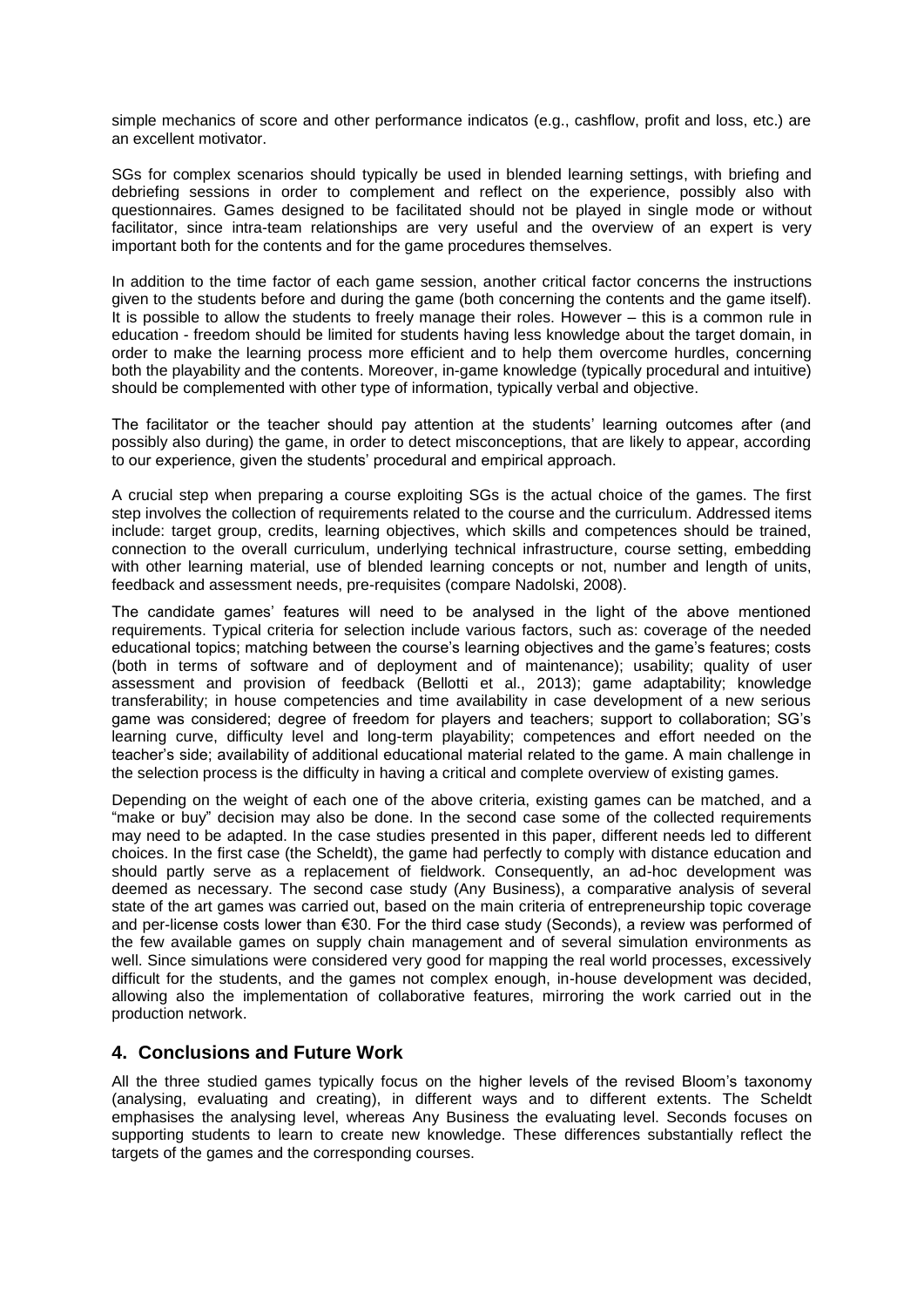Our observations (though still qualitative) highlight that this has a strong relationship with the role of the teacher/instructor/facilitator. The higher level to be achieved according to Bloom, the more emphasis has to be put on supporting the abstraction process, which typically requires the teacher's intervention. This process is only partly supported in the three games and related documentation, so it is very important that the teacher designs a proper pedagogical plan to make the game experience profitable from a real learning point of view. Also during the lectures, the presence of a teacher is very important, introducing and explaining topics and giving indications and discussing the experience with students. In Seconds, furthermore, the gameplay itself is accompanied by a teacher, while Any Business has been played at home by the competing teams and feedback has been provided by the teachers during the debriefing discussion. In The Scheldt, in-game feedback is provided by an NPC player, which aims at nurturing the thinking process, even if with a lower quality than through a human teacher. This game is made for an online university course, and thus it is also only offered in single user mode.

We do not agree that new education practices should turn the teacher from a "teaching machine" into a consultant nor a simple facilitator. We believe that SGs are powerful and complex tools that need the adult expertise and competences. Overall, the adult's presence is necessary for the educational role of leading students to knowledge and understanding of/access to reality. A proper use of SGs, instead of limiting the teacher's role, requires even better prepared teachers, and able to introduce students to aspects of reality by using a potentially powerful simulation tool. In the Any Business course, lectures involved the presence of three other researchers for supporting the official teacher by monitoring the teams' behaviours during the de-briefing (probably one would have been enough, but we preferred two given the experimental case).

Our analysis has shown that all the three games seem to correspond to the Kolb's learning model, even though the model had not been explicitly taken into consideration at the design level. Whereas The Scheldt emphasises concrete experience and reflective observation, the other two games, at least in the multi-player settings with debriefing, seem to be more focused on an abstract conceptualisation.

Regarding the effectiveness of the games, it can be reported that the students who had used The Scheldt received high grades on the final exam that was conducted after completing the game (average score 8.9 (maximum 10)). For Any Business, the preliminary results after four game sessions of one week each show that the game supports strategic thinking and requires and stimulates a deep understanding of the simulation environment. It can also be seen that the different reports generated by the game help in analysing and taking decision. Moreover, competition is really compelling for the majority of the players. The market conditions are determined by the abilities of the competing teams. Seconds has been used for decision making for more than 6 years. The available results mainly show that the game helps the students in applying methods and constructing new knowledge, and support strategically thinking.

Our experience in deploying the targeted games indicates some important reasons for the current low penetration rate of GBL in HE. The game that seems to be most easily to integrate is The Scheldt, for which only few adjustments were necessary. For the other courses that involved the presence of one or more teachers, it can be concluded that it is difficult to set up a course integrating the use of a SG, since the playing time, the length and plan of the sessions, the modalities for keeping the motivation etc. are difficult to estimate in advance. Thus, these courses often have to undergo an iterative design process, adapting the course set-up depending on the evaluation of the learning outcomes. This requires a continuously monitoring and a proper working experience. Taken into account the cost of this work, the experimental design, and the low number of students in each class it is still a question if the resources used for implementing GBL are efficiently used.

Despite the consensus on their potential (in particular due to the technological/graphic appeal, interactivity and the huge data processing/storing capabilities), the deployment rate of SG in HE is still quite low. We argue that this is due to the fact that games are more naturally suited to children than to adults. Moreover, educational effectiveness of games is easier to achieve with simpler content, while more complex and costly games are necessary in order to efficiently and effectively achieve the needed educational targets. Finally, integration in existing curricula is not straightforward and requires a careful pedagogical planning and a smart usage of games. So, we think that a lot of work is still to be done, in particular to understand how to use it and how to design its insertion in the course so that it is really effective for students.